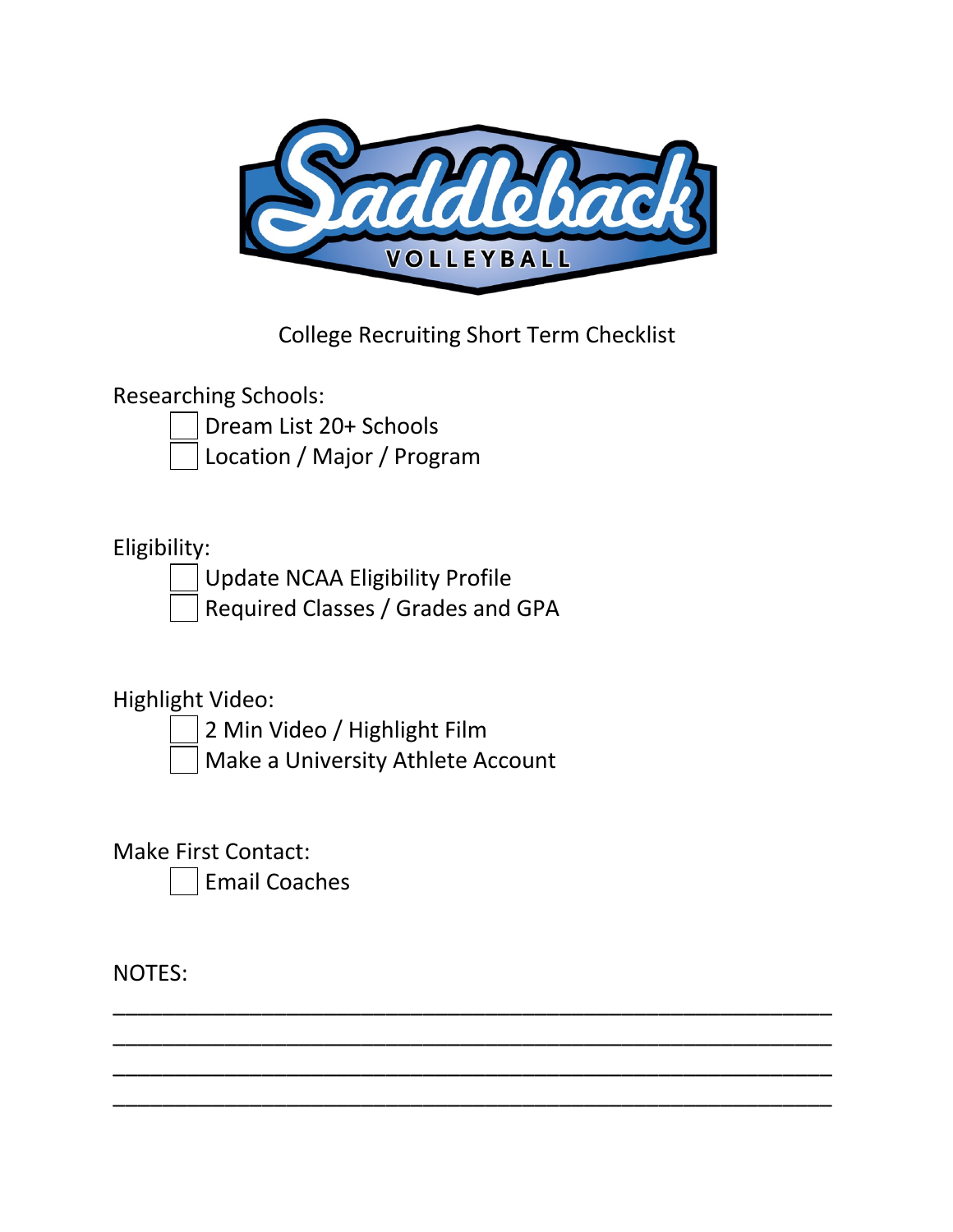# **Recruiting Plan:**

| Grade     | <b>Expectation</b>                                                                                                                                                                                                                                                                                                                                                                                                                                                                                                                                                                                                  |
|-----------|---------------------------------------------------------------------------------------------------------------------------------------------------------------------------------------------------------------------------------------------------------------------------------------------------------------------------------------------------------------------------------------------------------------------------------------------------------------------------------------------------------------------------------------------------------------------------------------------------------------------|
| Freshman  | Start planning now: take the right courses and work hard to earn the<br>best grades possible. Ask your counselor for a list of your high<br>school's NCAA-approved core courses to make sure you take the<br>right classes. Or, find your high school's list of NCAA-approved<br>courses at eligibilitycenter.org. Indoor players need to create a<br>University Athlete account at u niversityathlete.com.                                                                                                                                                                                                         |
| Sophomore | Register with the NCAA Eligibility Center at eligibility center org. If<br>you fall behind on courses, do not take shortcuts to catch up. Ask<br>your counselor for help with finding approved courses or programs<br>that you can take.                                                                                                                                                                                                                                                                                                                                                                            |
| Junior    | Check with your counselor to make sure you will graduate on time<br>with the required number of NCAA-approved courses. Take the ACT<br>or SAT and submit your scores to the NCAA using code 9999. At the<br>end of the year, ask your counselor to send or upload your official<br>transcript to the NCAA Eligibility Center. If you took classes at more<br>than one high school or program, you will need to submit an official<br>transcript for each school. Make sure you are on track to graduate<br>on time with your class.                                                                                 |
| Senior    | Complete your final NCAA courses as you prepare for graduation.<br>Take the ACT or SAT again, if necessary, and submit your scores to<br>the NCAA using code 9999. Request your final amateurism<br>certification beginning April 1 (for fall enrollees) or October 1 (for<br>spring enrollees) in your NCAA Eligibility Center account at<br>eligibilitycenter.org. After you graduate, ask your counselor to send<br>or upload your final official transcript with proof of graduation to the<br>NCAA Eligibility Center. Only students on an NCAA Division I or II<br>request list will receive a certification. |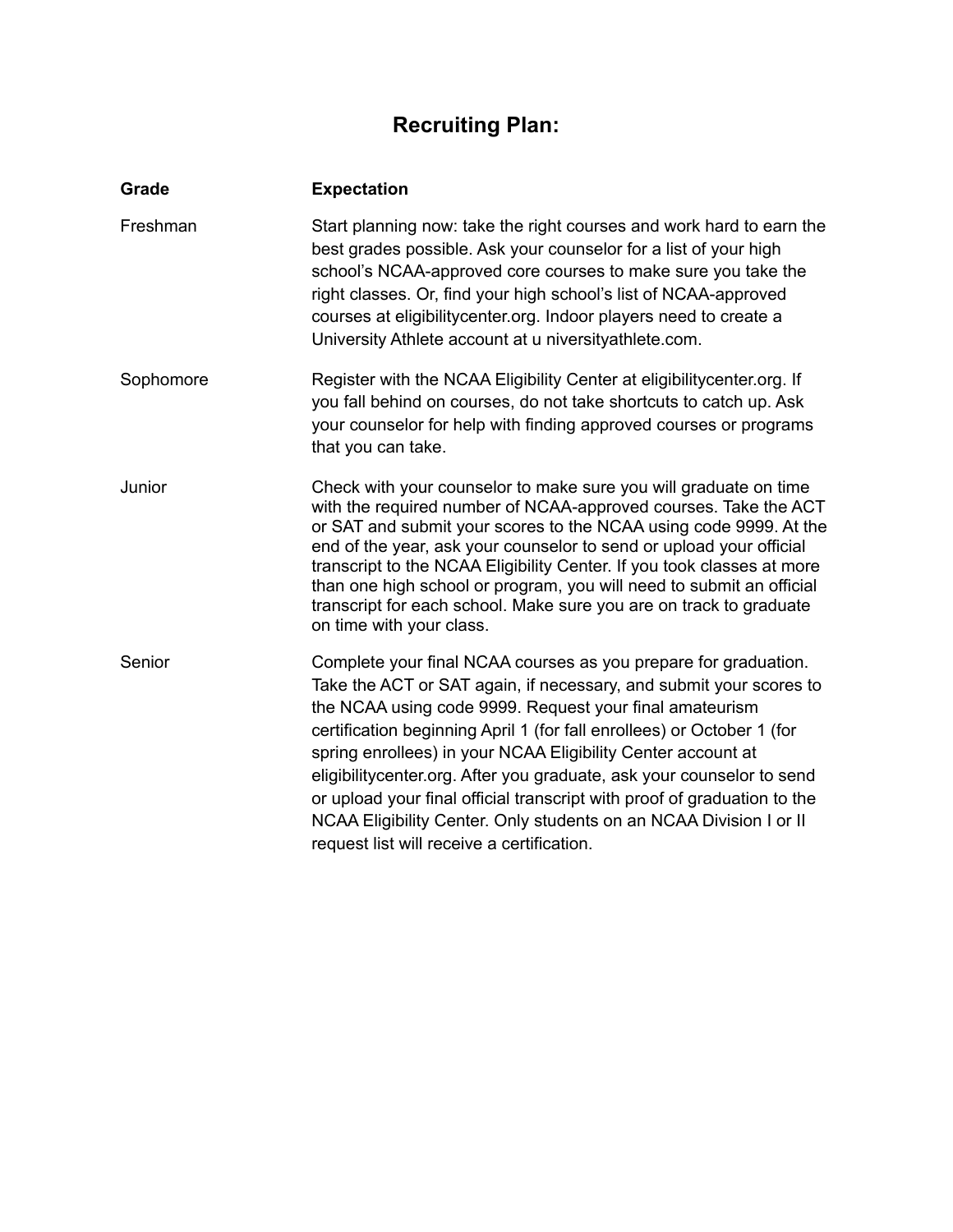## **Volleyball Recruiting Timeline**

### **Freshman**

- Research 2-3 schools per week
- Create a list of 100 prospective schools, consider both athletics and academics
- Film highlights tape
- Send introduction letters to coaches
- Make college coaches familiar with you by sending emails throughout your season

### **Sophomore**

- Film your highlights tape
- Narrow your list of schools
- Attend summer camps with the goals of honoring your skills and to gain exposure
- Continue to research prospective schools
- Continue to build relationships with coaches by emailing them
- Fill out questionnaires

### **Junior**

- Film your highlights tape
- Follow-up with coaches you contacted in a TIMELY manner
- Find camps to join
- June 15 send and receive calls and emails from prospective coaches
- Ask coaches where you stand on their recruits list
- Respond to EVERY coach
- Make official visits only 5 allowed
- Narrow down your prospective schools list

### **Senior**

- Continue to make official visits
- Apply to schools applications
- Sign and Commit to a school and program (signing period in April)
- Find out summer workout schedule
- Get ready for an experience of a lifetime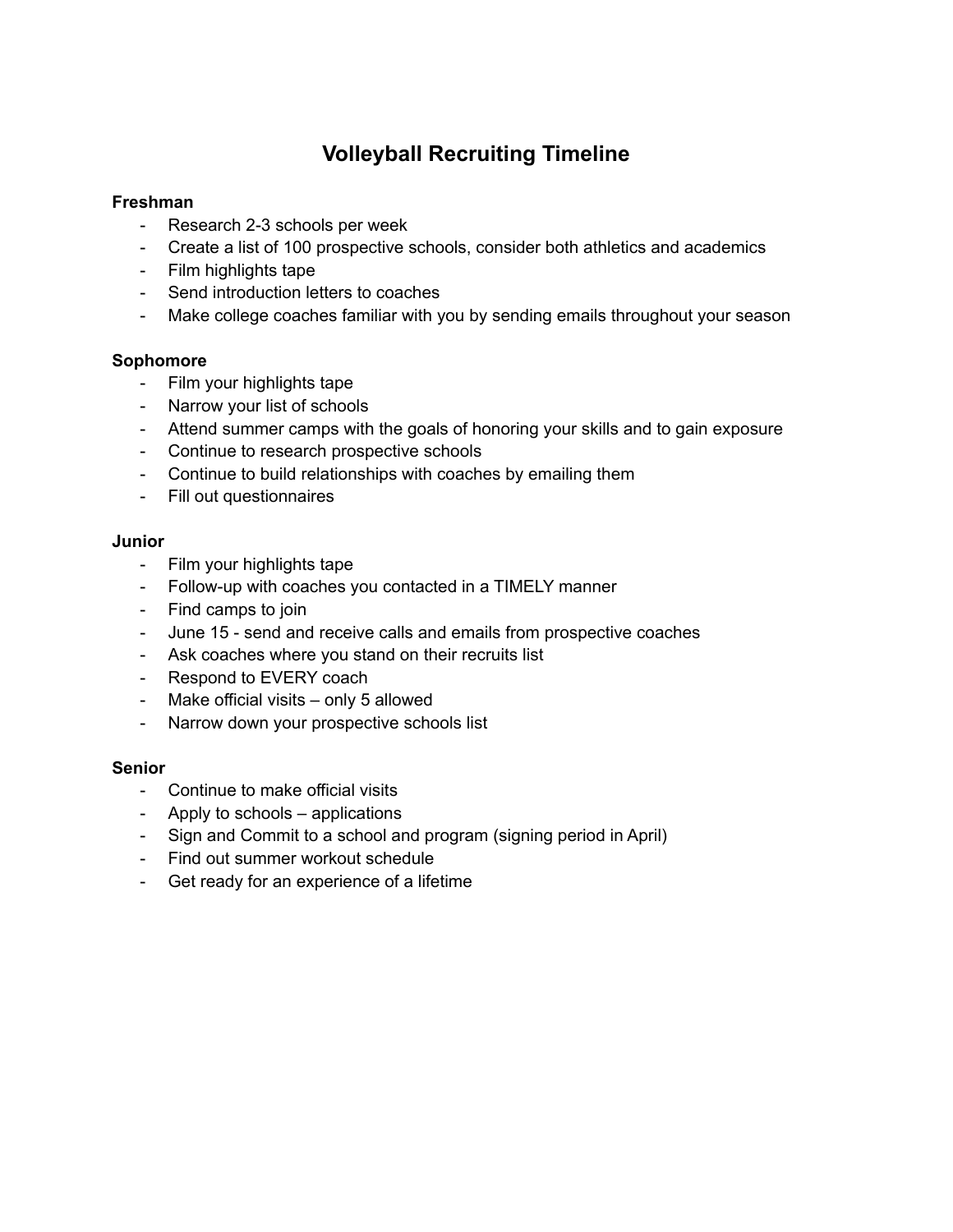## **DIVISION I, II, & III ACADEMIC STANDARDS**

To be eligible to practice, compete and receive athletics scholarships in your first full-time year at a Division I school, you must graduate from high school and meet ALL the following requirements:

Complete a total of 16 NCAA core courses in the following areas: 4 years of English

- + 3 years of math (Algebra 1 or higher)
- + 2 years of natural/physical science (including one year of lab science if offered)
- + 2 years of social science
- + 1 additional year of English, math or natural/physical science
- + 4 additional years of English, math, natural/physical science, social science, foreign language, comparative religion or philosophy

Complete 10 of your 16 core courses, including seven in English, math or natural/physical science, before the start of your seventh semester. Once you begin your seventh semester, you must have more than 10 core courses complete to be able to repeat or replace any of the 10 courses used to meet the 10/7 requirement.

### *NCAA Division II Academic Eligibility requirements*

To be eligible to compete in NCAA sports during your first year at a Division II school, you must meet academic requirements for your core courses, grade-point average (GPA) and test scores. You must graduate high school and meet ALL the following requirements: Complete a total of 16 core courses:

+ 3 years of English

- + 2 years of math( Algebra 1 or higher)
- + 2 years of natural/physical science (including one year of lab science if offered)
- + 2 years of social science
- + 3 additional years of English, math or natural/physical science
- + 4 additional years of English,math,natural/physical science,social science, foreign language, comparative religion or philosophy

Earn at least a 2.200 GPA in your core courses

NCAA Division III Academic Eligibility requirements

Division III schools provide an integrated environment focusing on academic success while offering a competitive athletics environment. Division III rules minimize potential conflicts athletics and academics and focus on regional in-season and conference play.

While Division III schools do not offer athletics scholarships, 75 percent of Division III student-athletes receive some form of merit or need-based financial aid.

If you are planning to attend a Division III school, you do not need to register with the NCAA Eligibility Center. Division III schools set their own admissions and eligibility standards. You can visit NCAA.org/d3 or contact the Division III school you are planning to attend.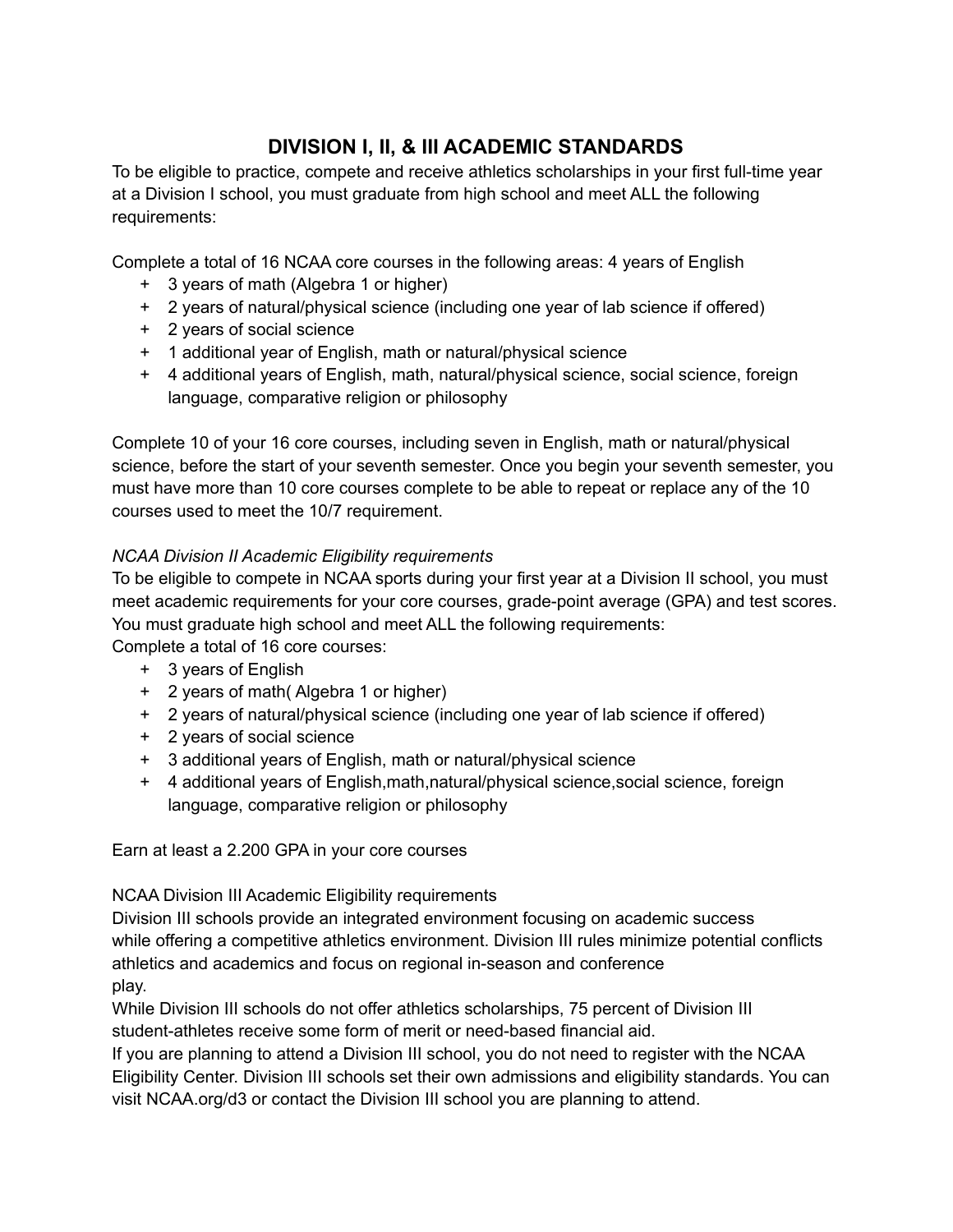| <b>DIVISION I</b><br><b>FULL QUALIFIER SLIDING SCALE</b> |          |                              | <b>DIVISION I</b><br><b>FULL QUALIFIER SLIDING SCALE</b> |                 |          |                              |                |
|----------------------------------------------------------|----------|------------------------------|----------------------------------------------------------|-----------------|----------|------------------------------|----------------|
| <b>Core GPA</b>                                          | New SAT* | Old SAT<br>(Prior to 3/2016) | <b>ACT Sum</b>                                           | <b>Core GPA</b> | New SAT* | Old SAT<br>(Prior to 3/2016) | <b>ACT Sum</b> |
| 3.550                                                    | 400      | 400                          | 37                                                       | 2.750           | 810      | 720                          | 59             |
| 3.525                                                    | 410      | 410                          | 38                                                       | 2.725           | 820      | 730                          | 60             |
| 3.500                                                    | 430      | 420                          | 39                                                       | 2.700           | 830      | 740                          | 61             |
| 3.475                                                    | 440      | 430                          | 40                                                       | 2,675           | 840      | 750                          | 61             |
| 3.450                                                    | 460      | 440                          | 41                                                       | 2.650           | 850      | 760                          | 62             |
| 3.425                                                    | 470      | 450                          | 41                                                       | 2.625           | 860      | 770                          | 63             |
| 3.400                                                    | 490      | 460                          | 42                                                       | 2,600           | 860      | 780                          | 64             |
| 3.375                                                    | 500      | 470                          | 42                                                       | 2.575           | 870      | 790                          | 65             |
| 3.350                                                    | 520      | 480                          | 43                                                       | 2.550           | 880      | 800                          | 66             |
| 3.325                                                    | 530      | 490                          | 44                                                       | 2.525           | 890      | 810                          | 67             |
| 3.300                                                    | 550      | 500                          | 44                                                       | 2.500           | 900      | 820                          | 68             |
| 3.275                                                    | 560      | 510                          | 45                                                       | 2.475           | 910      | 830                          | 69             |
| 3.250                                                    | 580      | 520                          | 46                                                       | 2.450           | 920      | 840                          | 70             |
| 3.225                                                    | 590      | 530                          | 46                                                       | 2.425           | 930      | 850                          | 70             |
| 3.200                                                    | 600      | 540                          | 47                                                       | 2.400           | 940      | 860                          | 71             |
| 3.175                                                    | 620      | 550                          | 47                                                       | 2.375           | 950      | 870                          | 72             |
| 3.150                                                    | 630      | 560                          | 48                                                       | 2.350           | 960      | 880                          | 73             |
| 3.125                                                    | 650      | 570                          | 49                                                       | 2.325           | 970      | 890                          | 74             |
| 3.100                                                    | 660      | 580                          | 49                                                       | 2.300           | 980      | 900                          | 75             |
| 3.075                                                    | 680      | 590                          | 50                                                       | 2.299           | 990      | 910                          | 76             |
| 3.050                                                    | 690      | 600                          | 50                                                       | 2.275           | 990      | 910                          | 76             |
| 3.025                                                    | 710      | 610                          | 51                                                       | 2.250           | 1000     | 920                          | 77             |
| 3.000                                                    | 720      | 620                          | 52                                                       | 2.225           | 1010     | 930                          | 78             |
| 2.975                                                    | 730      | 630                          | 52                                                       | 2.200           | 1020     | 940                          | 79             |
| 2.950                                                    | 740      | 640                          | 53                                                       | 2.175           | 1030     | 950                          | 80             |
| 2.925                                                    | 750      | 650                          | 53                                                       | 2.150           | 1040     | 960                          | 81             |
| 2.900                                                    | 750      | 660                          | 54                                                       | 2.125           | 1050     | 970                          | 82             |
| 2.875                                                    | 760      | 670                          | 55                                                       | 2.100           | 1060     | 980                          | 83             |
| 2,850                                                    | 770      | 680                          | 56                                                       | 2.075           | 1070     | 990                          | 84             |
| 2.825                                                    | 780      | 690                          | 56                                                       | 2.050           | 1080     | 1000                         | 85             |
| 2.800                                                    | 790      | 700                          | 57                                                       | 2.025           | 1090     | 1010                         | 86             |
| 2.775                                                    | 800      | 710                          | 58                                                       | 2.000           | 1100     | 1020                         | 86             |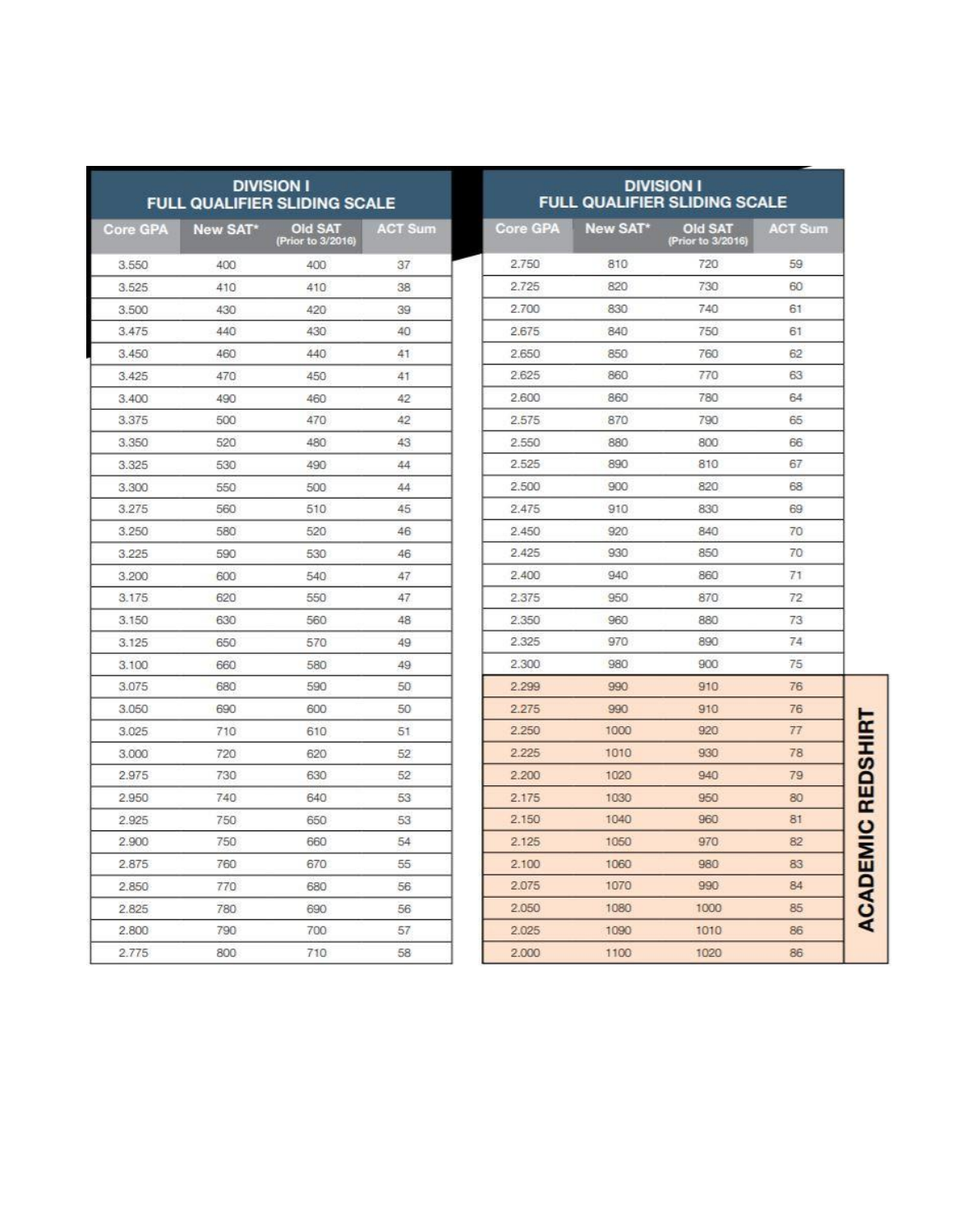### **IMPORTANT TERMS**

**Celebratory Standardized Signing Form (a form used by Division III institutions)**: a standard NCAA provided, non binding athletics celebratory signing form after a college-bound student-athlete has been accepted for enrollment at a Division III school.

**Contact**: A contact happens any time a college coach says more than hello during a face-to-face meeting with you or your parents off the college's campus.

**Contact period**: During a contact period, a college coach may have face-to-face contact with you or your parents, watch you compete or visit your high school and write or telephone you or your parents.

**Dead period**: A college coach may not have any face-to-face contact with you or your parents on or off the college campus at any time during a dead period. The coach may write and/or call you or your parents during this time.

**Evaluation**: An evaluation happens when a college coach observes you during practice or a competition.

**Evaluation period**: During an evaluation period, a college coach may watch you compete, visit your high school and write or telephone you or your parents. However, a college coach may not have face-to-face contact with you or your parents off the college's campus during an evaluation period.

**Financial aid** (scholarship): Any money you receive from a college or another source, such as outside loans or grants. Financial aid may be based on athletics ability, financial need or academic achievement.

**Five-year clock**: If you play at a Division I school, you have five-calendar years in which to play four seasons of competition. Your five-year clock starts when you enroll as a full-time student at any college. Thereafter, your clock continues, even if you spend an academic year in residence as a result of transferring, decide to redshirt, if you do not attend school or even if you go part time during your college career.

**Full-time student**: Each school determines what full-time status means. Typically, you are a full-time student if you are enrolled for at least 12 credit hours in a term, but some schools define a full-time student as someone who takes fewer than 12 credit hours in a term.

**Grey shirt**: Athlete waits an extra semester to become a full-time student and part of the team. International student: An international student is any student who is enrolled in a secondary school outside the United States.

**Institutional Request List**: An Institutional Request List (IRL) is a list of college-bound student-athletes who an NCAA Division I and/or II school is interested in recruiting. The action of activating a college-bound student-athlete to the IRL informs the NCAA Eligibility Center of the school's interest in having an academic certification decision for the student- athlete.

**Official commitment**: When you officially commit to attend a Division I or II college, you sign a National Letter of Intent, and agree to attend that school for one academic year.

**Official visit**:During an official visit, the college can pay for transportation to and from the college for you, lodging and meals (Division I allows for up to three meals per day) for you and your parents or guardians, as well as reasonable entertainment expenses including three tickets to a home sports event. Before a college may invite you on an official visit, you will have to provide the college with a copy of your high school transcript and ACT, SAT or PLAN score (test scores are required for Division I only) and register with the NCAA Eligibility Center.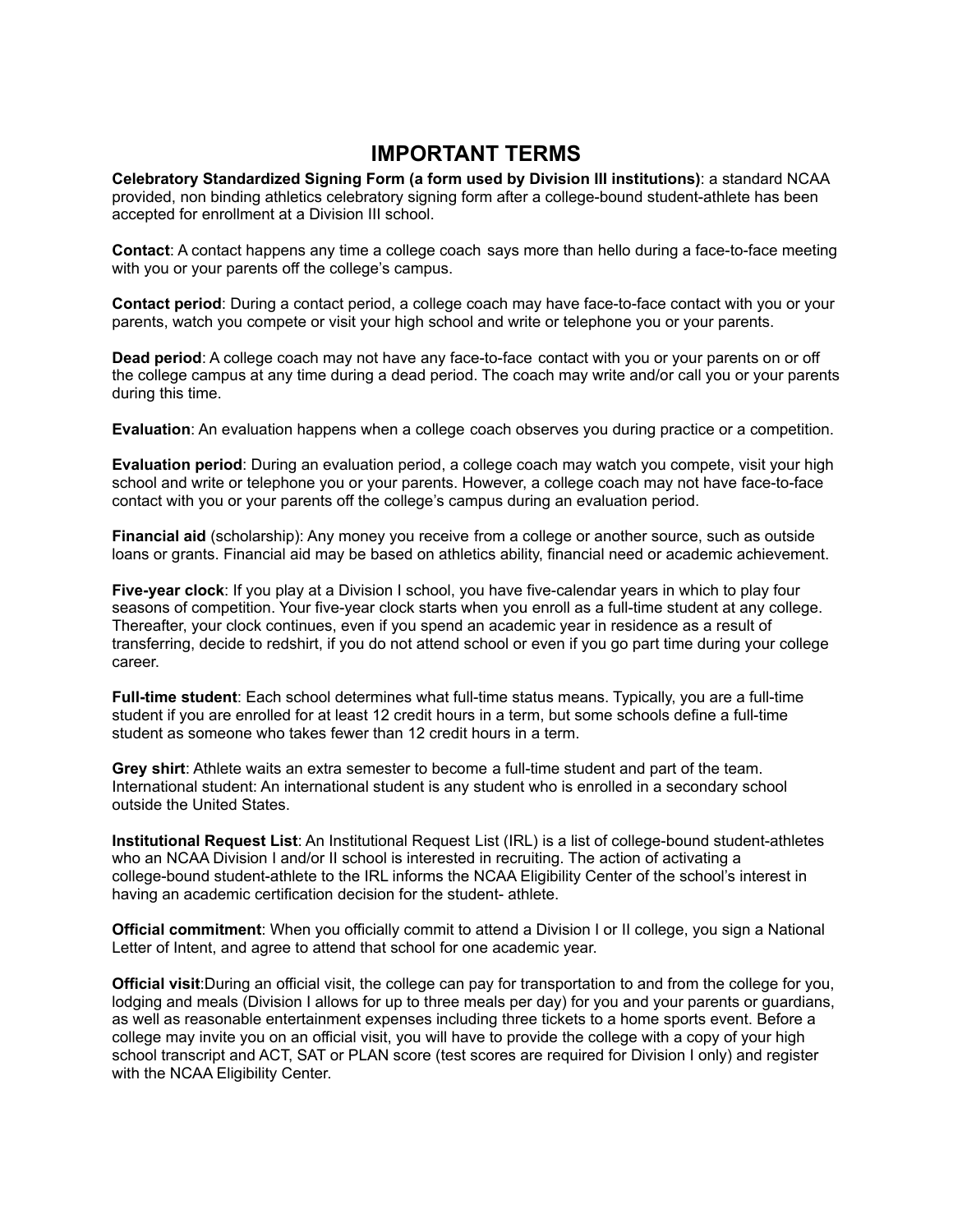**Quiet period**: During this time, a college coach may not have any in-person contact with you or your parents off the college's campus. The coach may not watch you play or visit your high school during this period. You and your parents may visit a college campus during this time. A coach may write or call you or your parents during this time.

**Red shirt**: A Red Shirt Freshman is a student on an NCAA c ollege sports team who was kept out of competition for a year in order to prolong his or her eligibility. Usually this is done to allow the student to be a "part" of the team in terms of learning, healing from injury, and/or conditioning, but not a participant in any of the contests/games/meets/etc.

**Recruited**: If a college coach calls you more than once, contacts you off campus, pays your expenses to visit the campus, or in Divisions I and II, issues you a National Letter of Intent or a written offer of financial aid, you are considered to be recruited.

**Recruiting calendar**: NCAA member schools limit recruiting to certain periods during the year. Recruiting calendars promote the well-being of college-bound student-athletes and ensure fairness among schools by defining certain periods during the year in which recruiting may or may not occur in a particular sport.

**Season of competition**: Generally, NCAA rules say that any competition in a season — regardless of the amount of time — counts as having played a season in that sport. If you play any time during a season, regardless of how long you played, it counts as having played for an entire season in that sport. Your season of competition starts when you spend one second in competition on the field, court, gym or track.

**Ten-semester/15-quarter clock**: If you play at a Division II or III school, you have the first 10 semesters or 15 quarters in which you are enrolled as a full-time student to complete your four seasons of participation. You use a semester or quarter any time you attend class as a full-time student or are enrolled part time and compete for the school. You do not use a term if you only attend part time with no competition or are not enrolled for a term.

**Two-year college**: A school where students can earn an Associate of Arts (AA) degree, an Associate of Science (AS) degree or an Associate of Applied Science degree within two years. Some people call these schools community colleges or junior colleges.

**Unofficial visit**: Any visit by you and your parents to a college campus paid for by you or your parents. The only expense you may receive from the college is three complimentary admissions to a home athletics contest. You may make as many unofficial visits as you like and may take those visits at any time. The only time you cannot talk with a coach during an unofficial visit is during a dead period.

**Verbal commitment**: A verbal commitment happens when you verbally agree to play sports for a college before you sign or are eligible to sign a National Letter of Intent. The commitment is not binding on you or the school and can be made at any time.

**Walk-on or Preferred Walk-on**: Someone who is not typically recruited by a school to participate in sports and does not receive a scholarship from the school, but who becomes a member of one of the school's athletics teams.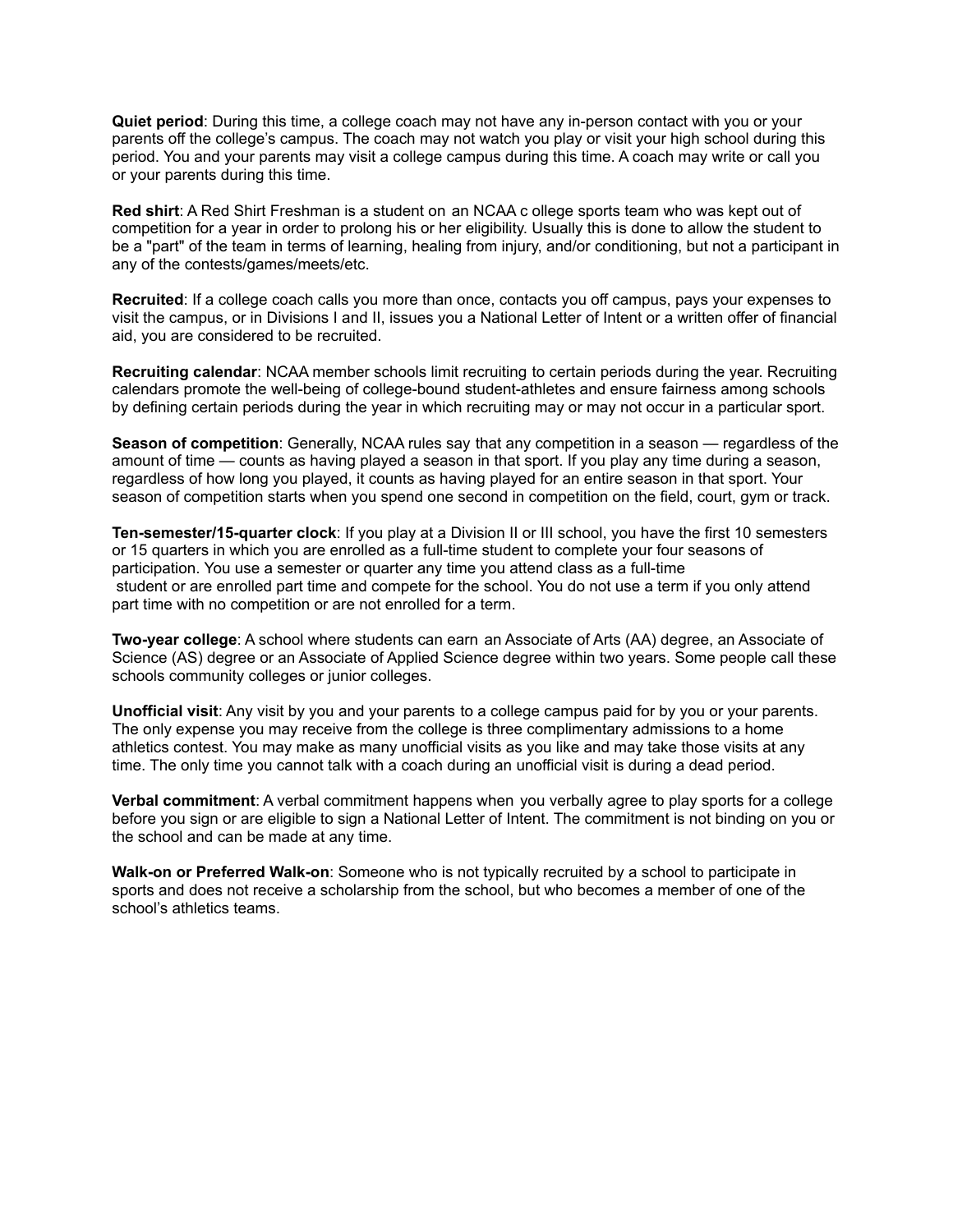### **Scholarships**

NCAA Divisions I and II schools provide more than \$2.7 billion in athletics scholarships annually to more than 150,000 student-athletes. Division III schools do not offer athletics scholarships. Only about 2 percent of high school athletes are awarded athletics scholarships to compete in college. Of the student- athletes participating in sports with professional leagues, very few become professional athletes. A college education is the most rewarding benefit of your student-athlete experience.

Division I schools may provide tuition and fees, room and board, books, and other expenses related to attendance at the school. Division II full scholarships cover tuition and fees, room, board and course-related books and supplies. Most student- athletes who receive athletics scholarships receive an amount covering a portion of these costs. Many student-athletes also benefit from academic scholarships, NCAA financial aid programs such as the NCAA Division I Student-Athlete Opportunity Fund and need-based aid such as Federal Pell Grants. You must report all financial aid you receive to your NCAA school's financial aid office. If you have questions about what financial aid can be accepted, you should contact your NCAA school's financial aid office and athletics department for help.

Division I schools may provide you with multiyear scholarships. Additionally, Division I schools may pay for you to finish your bachelor's or master's degrees after you finish playing NCAA sports. NCAA rules require you to be registered with the NCAA Eligibility Center in order to be recruited, to go on an official visit, to receive an offer of financial aid or to sign a National Letter of Intent, but it is not required for you to receive an academic evaluation before any of these. If a school plans to reduce or not renew your aid, the school must notify you in writing by July 1 and provide an opportunity for you to appeal. In most cases, the head coach decides who receives a scholarship, the scholarship amount and whether it will be renewed.

### **National Letter of Intent**

A National Letter of Intent (NLI) is signed by you agreeing to attend a Division I or II college for one academic year. Participating colleges agree to provide financial aid for a minimum of one academic year to you as long as you are admitted to the school and are eligible for financial aid under NCAA rules.

The NLI is voluntary and not required for you to receive financial aid or participate in sports. Signing an NLI ends the recruiting process because participating schools are prohibited from recruiting student-athletes who have already signed letters with other participating schools. If you sign an NLI but decide to attend another college, you may request a release from your contract with the school. If you sign an NLI with one school but attend a different school, you lose one full year of eligibility and must complete a full academic year at the new school before being eligible to compete. If you have questions about NLI, visit the website national-letter.org. Do walk-ons sign a NLI?

If you are not going to be receiving an athletic scholarship (only available at NAIA, NCAA DI and DII schools) then you technically don't have to sign anything on signing day. Non-scholarship athletes do not need to sign an NLI, but that doesn't mean they shouldn't have something there to celebrate their achievement.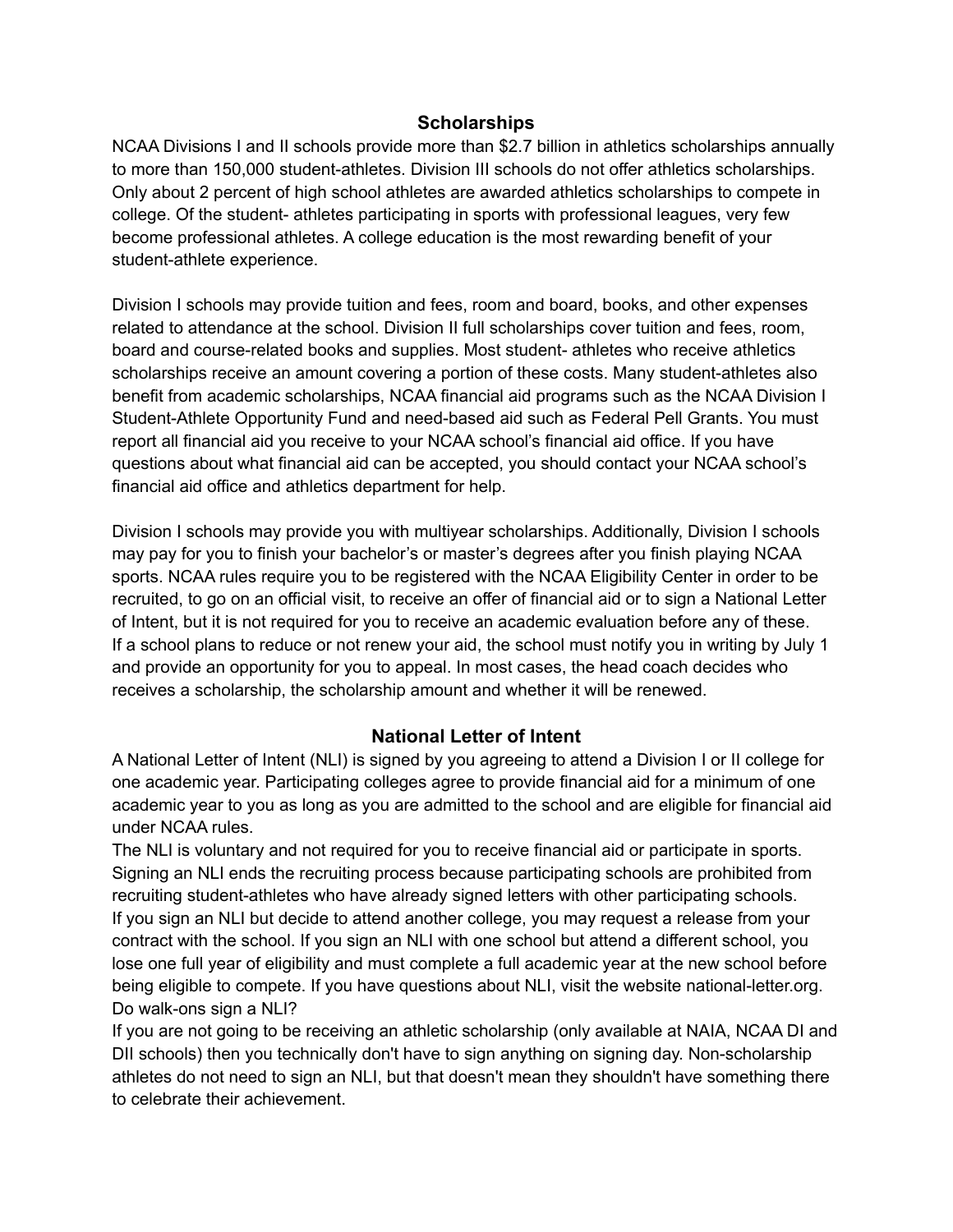## **FAQs**

### **When should I start the recruiting process?**

Best to start during your freshman year.

### **How important are grades and test scores?**

Important, as good as your statistics in volleyball.

### **What is an official and unofficial visit?**

Official is where the visit is paid for by the team or athletic department. Unofficial is where you visit the college at your own expense.

### **What should I look for in a potential college?**

As an athlete you have more to think about when considering what school you might want to attend than a normal student. You need to consider the normal things like the educational and social opportunities, but also does the athletic program fit what you are looking for. Here are some of the questions I use when helping athletes.

#### **When can I contact a college coach?**

You are allowed to email a college coach at any time. You can only call them or receive a call after June 15 before your junior year. NCAA rules restrict when and how a coach can respond to you; but that doesn't mean you shouldn't be reaching out to coaches as soon as you identify that school as one you are interested in.